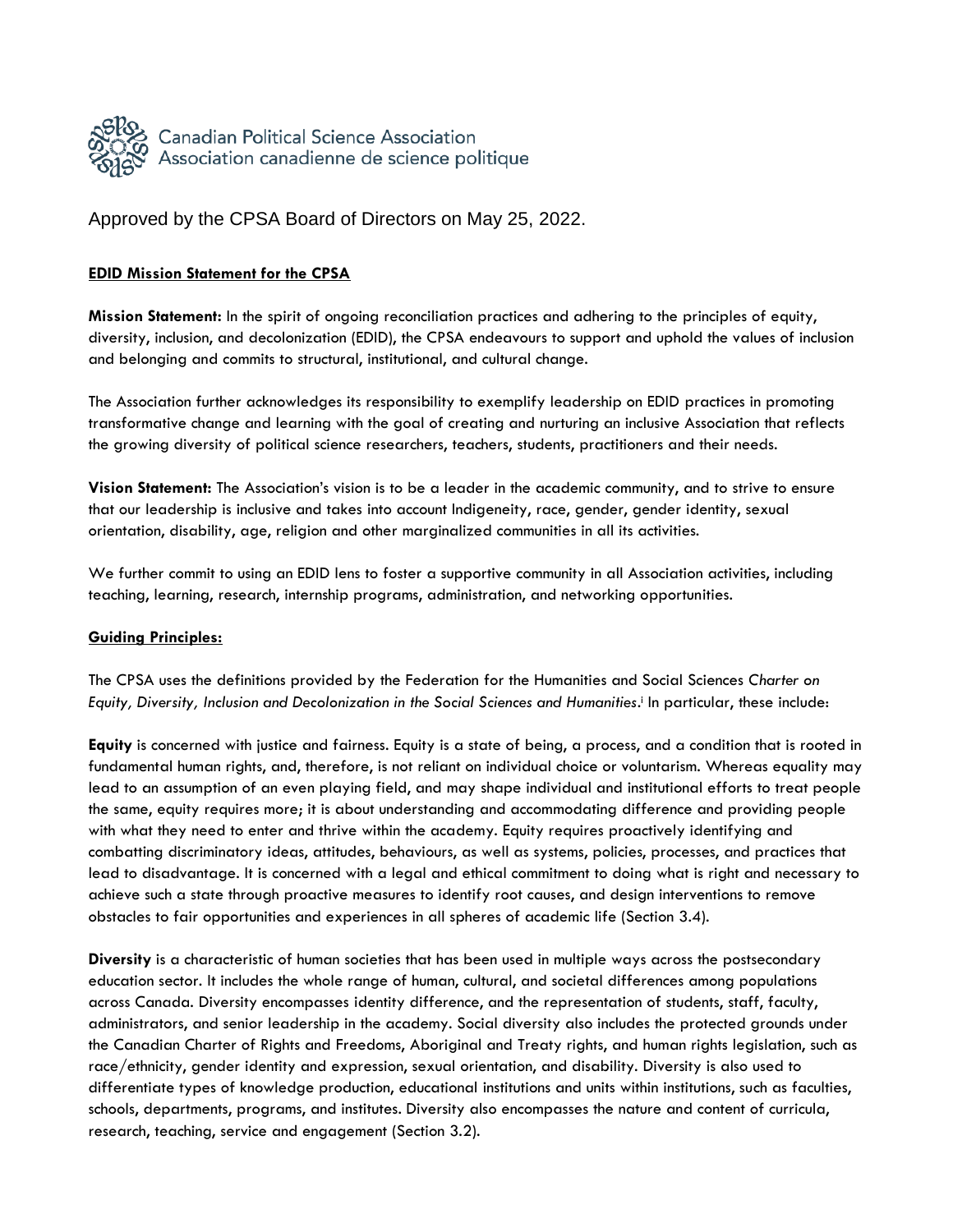**Inclusion** is a skillset and a condition that must be cultivated and that require resources in order to advance an equitable and fairer academy. Inclusion entails interconnected actions to dismantle barriers that impede participation, engagement, representation, and empowerment of members of diverse social identities and from various backgrounds in the life of the academy. Inclusion means that we design our educational and cultural spaces from the beginning so that they can be used fully by all peoples and all communities. Inclusion foregrounds the social and institutional relations of power and privilege, drawing necessary attention to who gets a seat and voice at the decision-making tables, and who is empowered by institutional processes, policies, systems, and structures (Section 3.6).

**Inclusive Excellence** includes the individual and institutional pursuit of excellence, quality, or merit is best achieved in equitable, diverse, inclusive, and decolonial conditions in which everyone can thrive. While the human pursuit of excellence is an inclusive one, how it is socially and institutionally defined, operationalized, and recognized historically has often been exclusionary of, among other things, diverse ways of knowing, knowledges, methodologies, and perspectives. Recognizing the integral relationship between equity-as-fairness and inclusive excellence is necessary to mitigate how access to, and success within, scholarly associations, universities, and colleges have been shaped by histories of discriminatory ideas, attitudes, processes, and practices. Inclusive excellence affirms how diversity can deepen learning, enhance critical thinking and problem solving, and fuel creativity and innovation in teaching and learning, research and artistic enquiry, professional service, and community engagement in the social sciences and humanities (Section 3.7).

**Decolonization** includes the principles, processes, and practices of decolonization are fundamental to a more equitable, diverse, enlightened, and inclusive social sciences and humanities community in Canada. We believe the sustainable future of higher education requires confronting and unsettling the impact of colonial histories, ideologies, experiences, and legacies on disciplines, archives, canons, curricula, methodologies, and pedagogies, as well as on structures of governance, institutional design, and cultures, symbols, and ceremonies. Decolonization is a necessary and ongoing process of unlearning, uncovering, and transforming legacies of colonialism, as well as utilizing the educational and knowledge systems available to relearn and rebuild the social, cultural, and linguistic foundations that were lost, or eroded through colonialism. Decolonization also requires making space, balancing, generating, and enabling diverse knowledge systems to thrive in the academy as well as in and through educational and knowledge transmitting places for Indigenous Peoples, the formerly colonized or continuing colonized nations, peoples, and cultural knowledge systems (Section 3.3).

The Association draws upon several additional sources for its ongoing commitment to the processes of decolonization. This includes recognition that:

A **decolonizing approach** aims to resist and undo the forces of colonialism and to re-establish Indigenous Nationhood. It is rooted in Indigenous values, philosophies, and knowledge systems. It is a way of doing things differently that challenges the colonial influence we live under by making space for marginalized Indigenous perspectives. The National Inquiry's decolonizing approach also acknowledges the rightful power and place of Indigenous women and girls (*Reclaiming Power and Place, Executive Summary of the Final Report of the National Inquiry into Missing and Murdered Indigenous Women and Girls* 2019, p.56).

## And that:

**Decolonization** is a necessary and ongoing process of unlearning, uncovering and transforming legacies of colonialism, as well as utilizing the education and knowledge systems available to relearn and rebuild the social, cultural and linguistic foundations that were lost, or eroded through colonialism. Decolonization also requires making space, balancing, generating, and enabling diverse knowledge systems to thrive in the academy as well as in and through educational and knowledge transmitting places for Indigenous Peoples, the formerly colonized